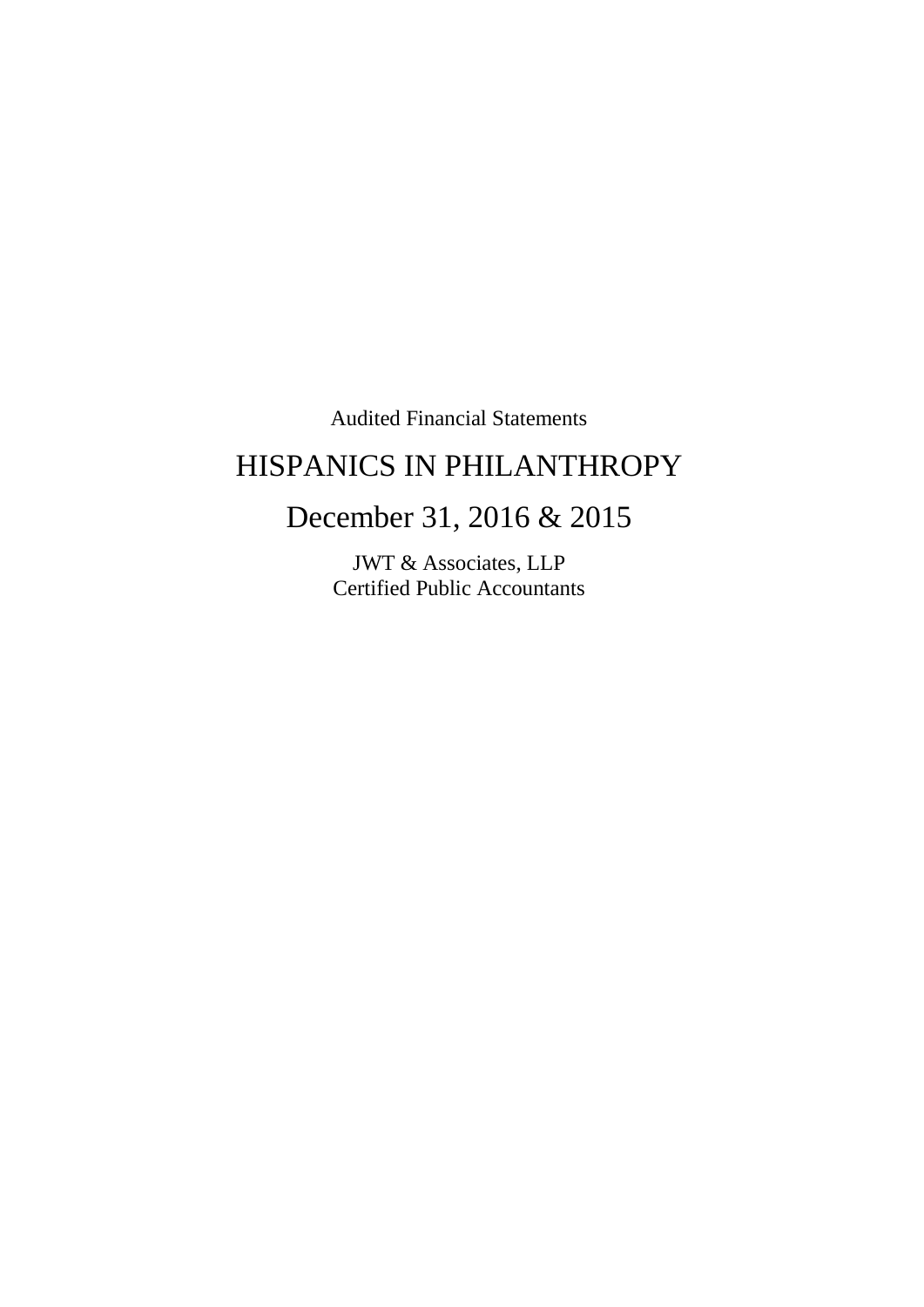# Audited Financial Statements

# December 31, 2016

| <b>Financial Statements</b> |  |
|-----------------------------|--|
|                             |  |
|                             |  |
|                             |  |
|                             |  |
|                             |  |
|                             |  |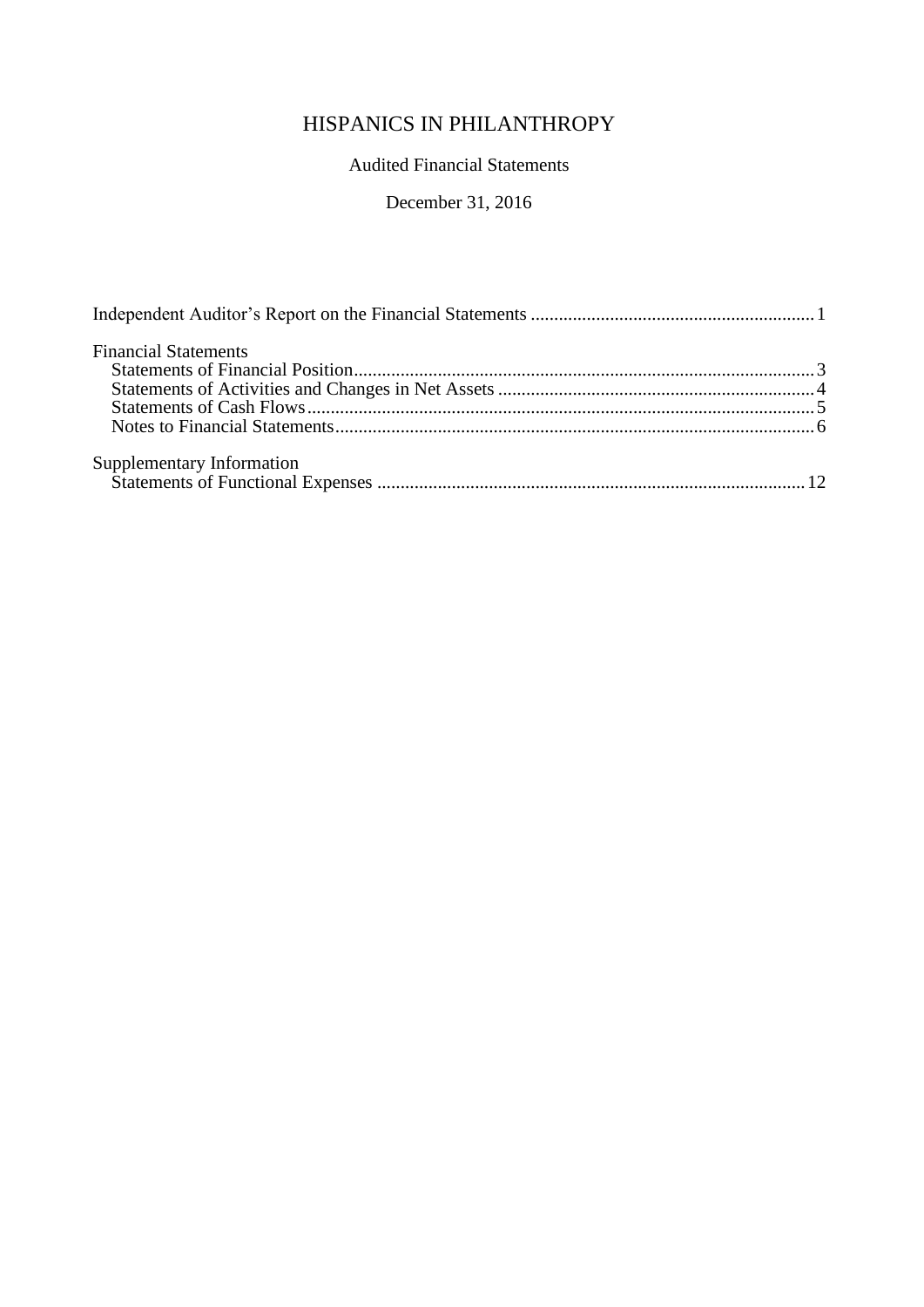**JWT & Associates, LLP**

A Certified Public Accountancy Limited Liability Partnership 1111 East Herndon Avenue, Suite 211, Fresno, CA 93720 Voice (559) 431-7708 Fax (559) 431-7685

#### **Independent Auditor's Report**

To the Board of Directors Hispanics in Philanthropy Oakland, California

#### *Report on the Financial Statements*

We have audited the accompanying statements of financial position of Hispanics in Philanthropy (HIP) as of December 31, 2016 and 2015, and the related statements of activities and changes in net assets and cash flows for the years then ended.

#### *Management's Responsibility for the Financial Statements*

Management is responsible for the preparation and fair presentation of these financial statements in accordance with the accounting principles generally accepted in the United States of America; this includes the design, implementation and maintenance of internal control relevant to the preparation and fair presentation of consolidated financial statements that are free from material misstatement, whether due to fraud or error.

#### *Auditor's Responsibility*

Our responsibility is to express an opinion on these financial statements based on our audits. We conducted our audits in accordance with auditing standards generally accepted in the United States of America. Those standards require that we plan and perform the audits to obtain reasonable assurance about whether the financial statements are free of material misstatement.

An audit involves performing procedures to obtain audit evidence about the amounts and disclosures in the financial statements. The procedures selected depend on the auditor's judgment, including the assessment of the risks of material misstatement of the financial statements, whether due to fraud or error. In making those risk assessments, the auditor considers internal control relevant to the entity's preparation and fair presentation of the financial statements in order to design audit procedures that are appropriate in the circumstances, but not for the purpose of expressing an opinion on the effectiveness of the entity's internal control. Accordingly, we express no such opinion. An audit also includes evaluating the appropriateness of accounting policies used and the reasonableness of significant accounting estimates made by management, as well as evaluating the overall presentation of the financial statements.

We believe that the audit evidence we have obtained is sufficient and appropriate to provide a basis for our audit opinion.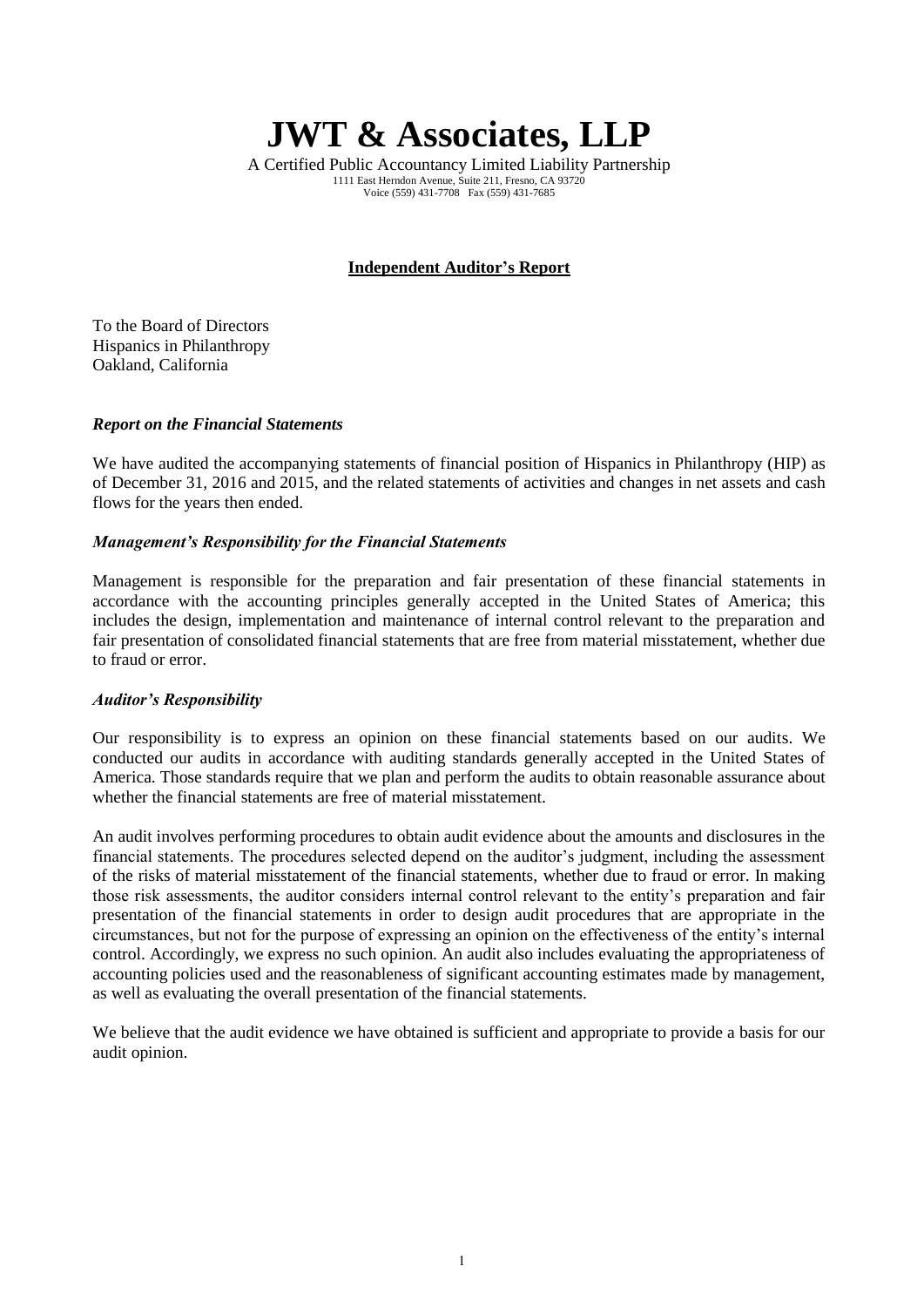#### *Opinion*

In our opinion, the financial statements referred to above present fairly, in all material respects, the financial position of Hispanics in Philanthropy at December 31, 2016 and 2015, and the results of its operations and its cash flows for the years then ended, in conformity with accounting principles generally accepted in the United States of America.

#### *Other Matters*

Our audit was conducted for the purpose of forming an opinion on the basic financial statements as a whole. The supplementary information is presented for purposes of additional analysis and is not a required part of the basic financial statements. Such information has not been subjected to the auditing procedures applied in the audit of the basic financial statements, and accordingly, we do not express an opinion or provide any assurance on it.

JWT & Associates, LLP

Fresno, California March 4, 2017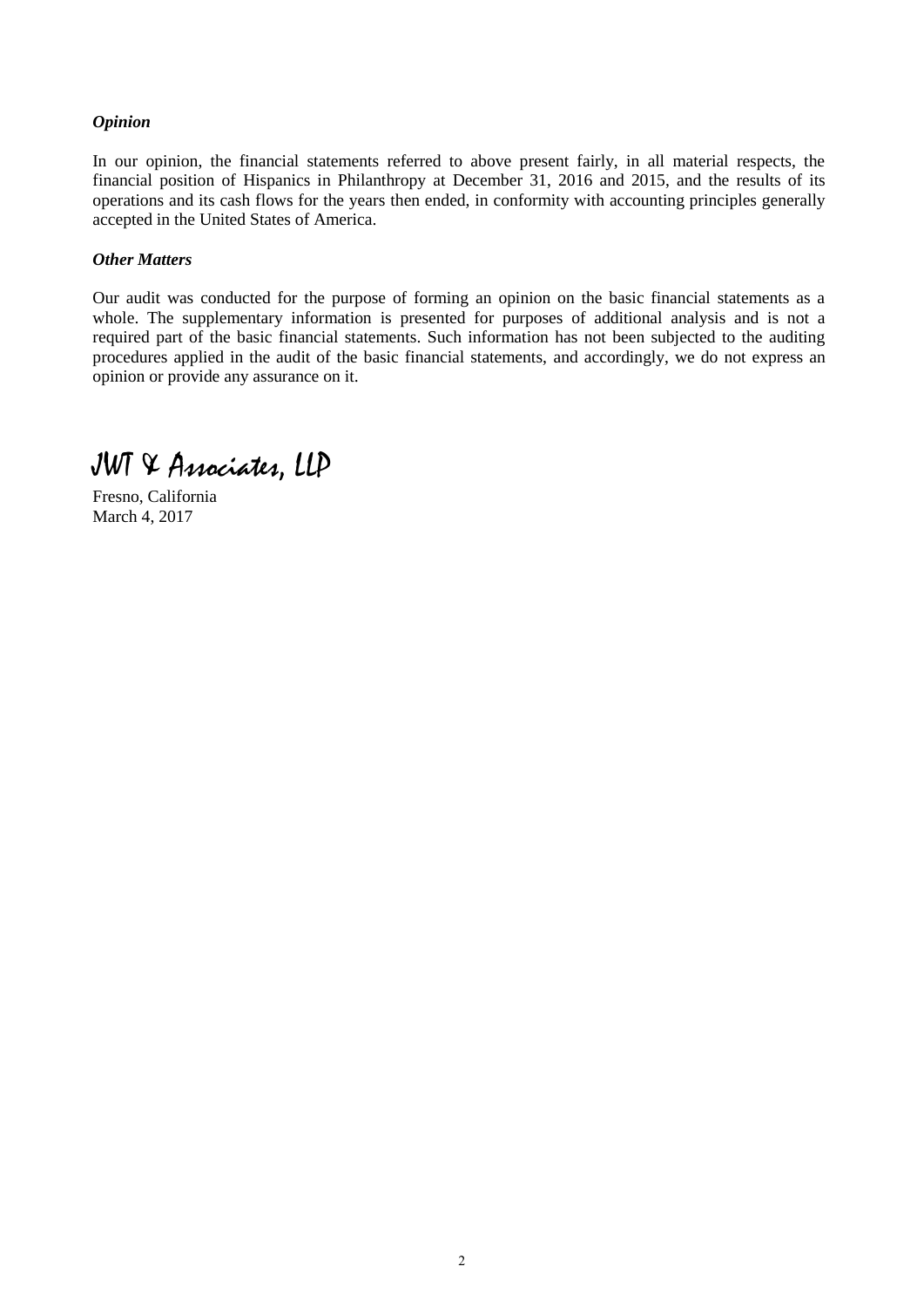## Statements of Financial Position

|                                               |               | December 31, |               |           |
|-----------------------------------------------|---------------|--------------|---------------|-----------|
| <b>Assets</b>                                 |               | 2016         |               | 2015      |
| Cash and cash equivalents                     | $\mathcal{S}$ | 1,458,052    | $\mathcal{S}$ | 1,446,958 |
| Investments                                   |               | 4,929,538    |               | 4,498,658 |
| Contributions and grants receivable           |               | 226,370      |               | 365,000   |
| Assets limited as to use                      |               | 2,142,765    |               | 2,150,102 |
| Prepaid expenses and deposits                 |               | 91,475       |               | 33,826    |
| Furniture, equipment and IT, net              |               | 121,061      |               | 150,306   |
| Total assets                                  | <sup>\$</sup> | 8,969,261    | $\mathcal{S}$ | 8,644,850 |
| <b>Liabilities and net assets</b>             |               |              |               |           |
| Accounts payable and accrued expenses         | $\mathcal{S}$ | 46,562       | $\mathcal{S}$ | 25,222    |
| Accrued payroll and other related liabilities |               | 164,129      |               | 159,042   |
| Deferred revenue and grants payable           |               | 951,549      |               | 719,523   |
| <b>Total liabilities</b>                      |               | 1,162,240    |               | 903,787   |
| Net assets                                    |               |              |               |           |
| Unrestricted                                  |               | 5,664,256    |               | 5,590,961 |
| Temporarily restricted                        |               | 2,142,765    |               | 2,150,102 |
| Total net assets                              |               | 7,807,021    |               | 7,741,063 |
| Total liabilities and net assets              |               | 8,969,261    | S             | 8,644,850 |

*See accompanying notes to the financial statements*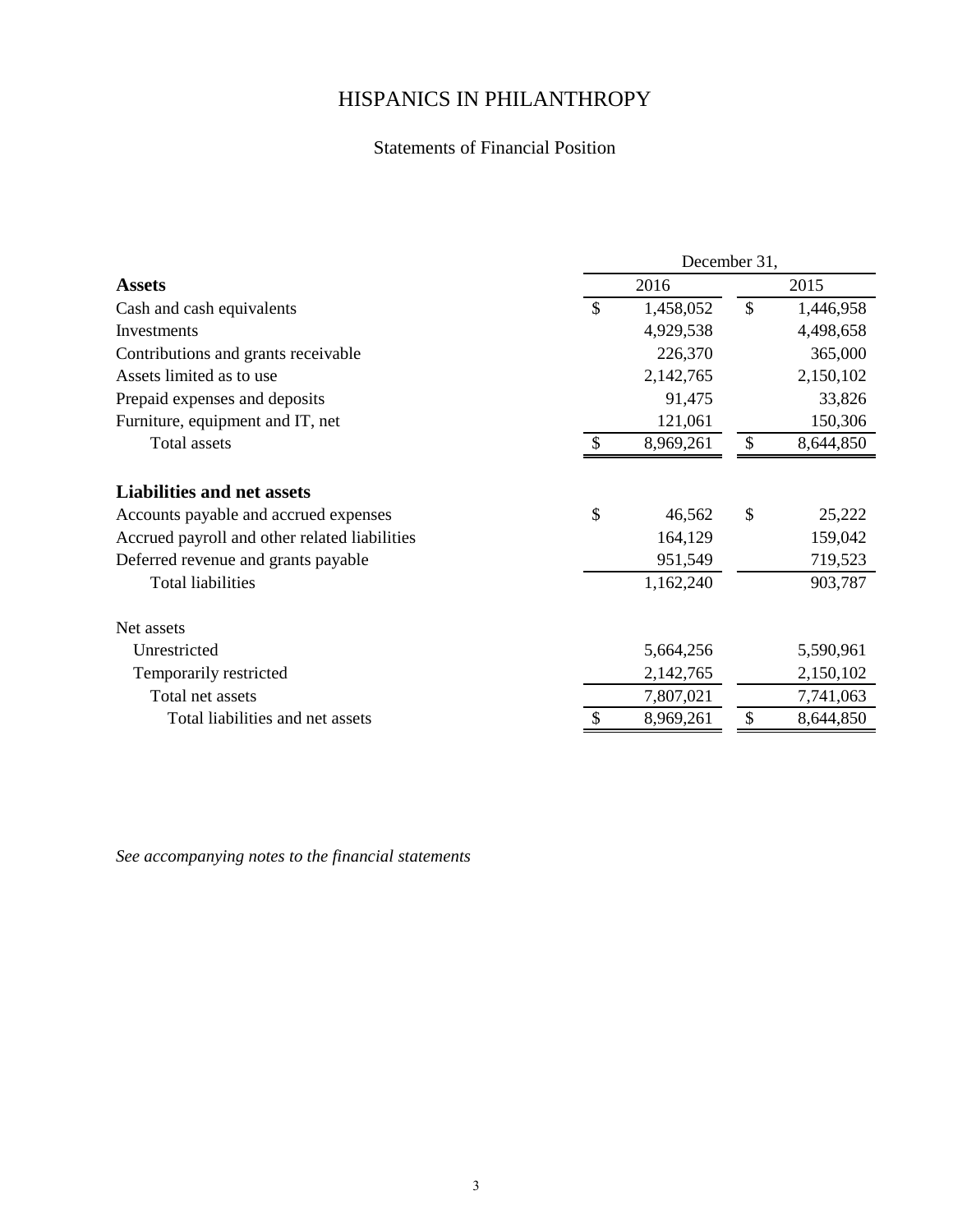HISPANICS IN PHILANTHROPY HISPANICS IN PHILANTHROPY

Statements of Activities and Changes in Net Assets Statements of Activities and Changes in Net Assets

|                                         |   |                            |             | For the year ended December 31, |              |   |             |   |            |
|-----------------------------------------|---|----------------------------|-------------|---------------------------------|--------------|---|-------------|---|------------|
|                                         |   |                            | 2016        |                                 |              |   | 2015        |   |            |
|                                         |   |                            | Temporarily |                                 |              |   | Temporarily |   |            |
|                                         |   | Unrestricted               | Restricted  | Total                           | Unrestricted |   | Restricted  |   | Total      |
| Operating revenue                       |   |                            |             |                                 |              |   |             |   |            |
| Contributions and grant revenue         | S | 842,022                    | 3,879,323   | 4,721,345                       | 1,678,788    | ∽ | 2,812,363   |   | 4,491,151  |
| Investment income                       |   | 3,735<br>173               |             | 173,735                         | 210,367      |   |             |   | 210,367    |
| Net assets released from restriction    |   | 3,886,661                  | (3,886,661) |                                 | 3,596,250    |   | (3,596,250) |   |            |
| Total operating revenue                 |   | .,418<br>4,902             | (7,338)     | 4,895,080                       | 5,485,405    |   | (783, 887)  |   | 4,701,518  |
| Operating expenses                      |   |                            |             |                                 |              |   |             |   |            |
| Program services                        |   |                            |             |                                 |              |   |             |   |            |
| Grants awarded                          |   | ,226<br>2,554              |             | 2,554,226                       | 2,262,691    |   |             |   | 2,262,691  |
| Other program expenses                  |   | 102<br>1,300               |             | 1,300,102                       | 1,430,807    |   |             |   | 1,430,807  |
| Supporting services                     |   |                            |             |                                 |              |   |             |   |            |
| General and administrative              |   | 512,036                    |             | 512,036                         | 550,720      |   |             |   | 550,720    |
| Fundraising and development             |   | ,602<br>587                |             | 587,602                         | 493,721      |   |             |   | 493,721    |
| Total operating expenses                |   | 4,953,966                  |             | 4,953,966                       | 4,737,939    |   |             |   | 4,737,939  |
| Changes in net assets from operations   |   | ,548)<br>$\overline{5}$    | (7,338)     | (58, 886)                       | 747,466      |   | (783, 887)  |   | (36, 421)  |
| Unrealized gain/(losses) on investments |   | $+844$<br>$\frac{124}{73}$ |             | 124,844                         | (290, 382)   |   |             |   | (290, 382) |
| Total change in net assets              |   | 3,296                      | (7,338)     | 65,958                          | 457,084      |   | (783, 887)  |   | (326, 803) |
| Net assets at beginning of year         |   | 0960<br>5,590              | 2,150,103   | 7,741,063                       | 5,133,876    |   | 2,933,990   |   | 8,067,866  |
| Net assets at end of year               |   | 1,256<br>5,664             | 2,142,765   | 7,807,021                       | 5,590,960    |   | 2,150,103   | ↮ | 7,741,063  |

See accompanying notes to the financial statements *See accompanying notes to the financial statements*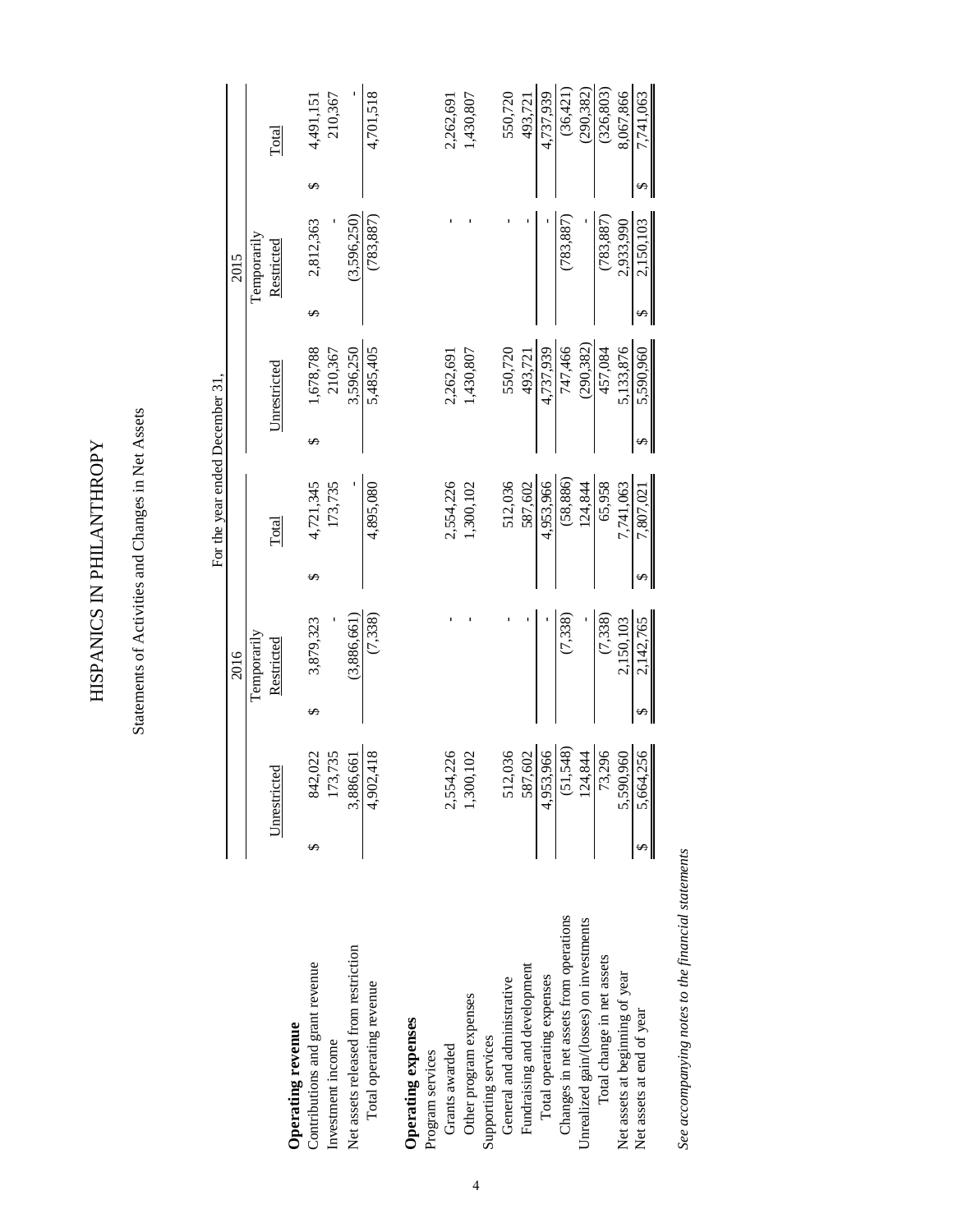# Statements of Cash Flows

|                                                     | For the year ended December 31, |                            |            |
|-----------------------------------------------------|---------------------------------|----------------------------|------------|
|                                                     | 2016                            |                            | 2015       |
| <b>Cash flows from operating activities</b>         |                                 |                            |            |
| Change in net assets                                | \$<br>65,958                    | \$                         | (326, 803) |
| Adjustments to reconcile changes in net assets      |                                 |                            |            |
| to net cash provided by operating activities        |                                 |                            |            |
| Depreciation                                        | 62,976                          |                            | 52,598     |
| Change in operating assets and liabilities          |                                 |                            |            |
| Accrued interest                                    | 321                             |                            | 8,289      |
| Contributions and grants receivable                 | 138,630                         |                            | (225,000)  |
| Prepaid expenses and deposits                       | (57, 649)                       |                            | (7,257)    |
| Accounts payable and accrued expenses               | 21,340                          |                            | (18,073)   |
| Accrued payroll                                     | 5,087                           |                            | (13,942)   |
| Deferred revenue and grants payable                 | 232,026                         |                            | (176, 747) |
| Net cash provided by (used in) operating activities | 468,689                         |                            | (706, 935) |
| <b>Cash flows from investing activities</b>         |                                 |                            |            |
| Net change in investments                           | (431,201)                       |                            | (640, 531) |
| Loss on disposal                                    |                                 |                            | 20,549     |
| Net change in assets whose use is limited           | 7,338                           |                            | 783,888    |
| Purchases of furniture and equipment, net           | (33, 732)                       |                            | (160, 552) |
| Net cash provided by (used in) investing activities | (457, 595)                      |                            | 3,354      |
| Net increase/(de) in cash and cash equivalents      | 11,094                          |                            | (703, 581) |
| Cash and cash equivalents, beginning of year        | 1,446,958                       |                            | 2,150,539  |
| Cash and cash equivalents, end of year              | \$<br>1,458,052                 | $\boldsymbol{\mathsf{\$}}$ | 1,446,958  |

*See accompanying notes to the financial statements*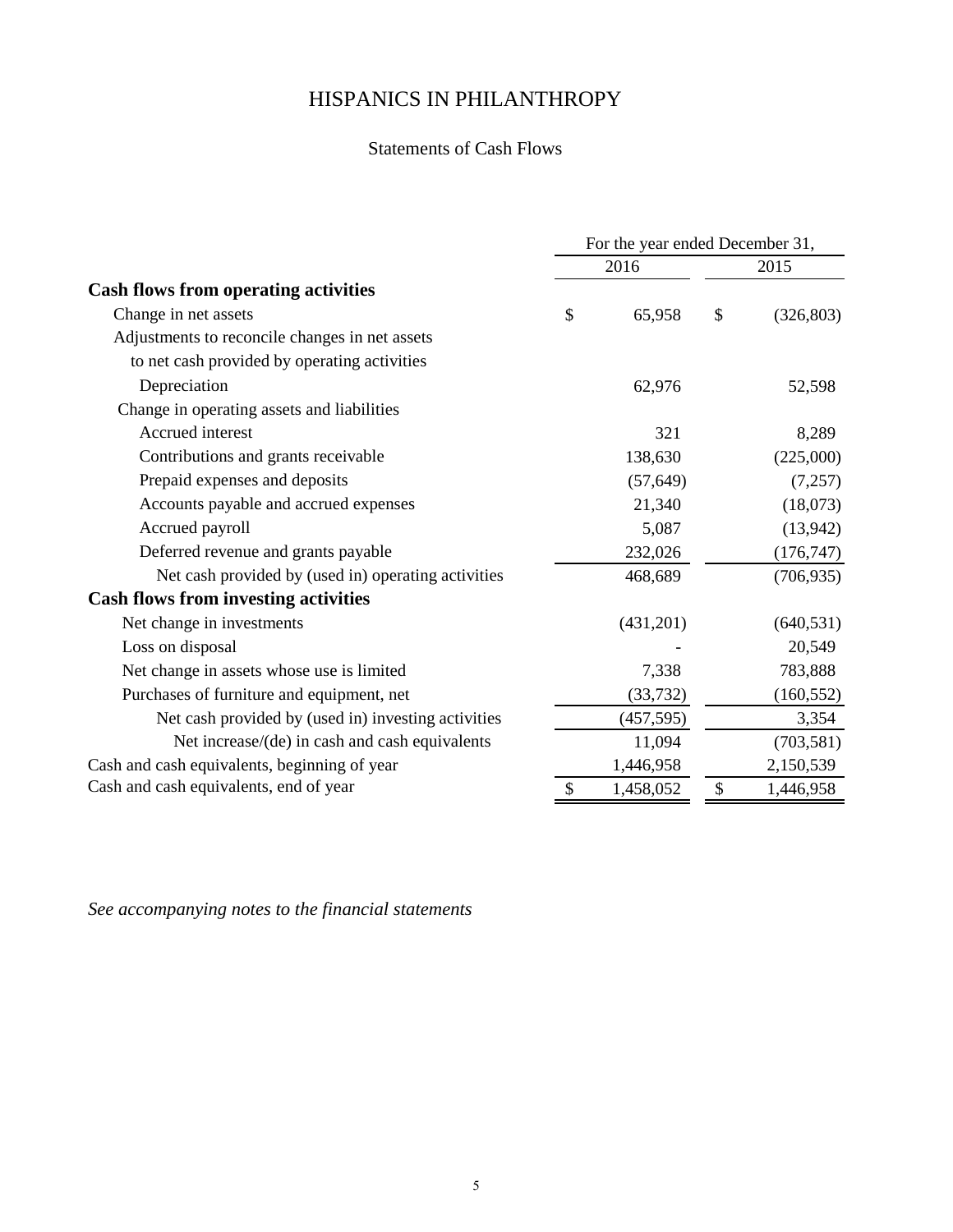#### Notes to Financial Statements

December 31, 2016

#### **Note 1 – Summary of Significant Accounting Policies**

Hispanics in Philanthropy (HIP) was founded in 1981 to promote stronger partnerships between organized philanthropy and Latino communities. HIP has developed into a transnational network of grant-makers committed to strengthening Latino communities across the Americas. HIP's mission is to strengthen Latino leadership, voice and equity.

Through its grant making activities, HIP channels philanthropic resources from multiple sources to organizations operating at the local level throughout the Americas.

*Basis of Presentation* – The financial statements are presented on the basis of unrestricted, temporarily restricted and permanently restricted net assets pursuant to FASB ASC 958, Not-for-Profit Entities.

*Basis of Accounting* – The financial statements are prepared using the accrual basis of accounting. Accordingly, revenue is recognized when earned, and expenses are recognized when incurred.

*Cash and Cash Equivalents* – For purposes of the Statement of Cash Flows, HIP considers all unrestricted highly liquid investments with an initial maturity of three months or less to be cash equivalents.

*Fixed Assets* – Fixed assets with an estimated useful life in excess of one year are capitalized at cost; donated assets are capitalized at the fair market value at date of receipt. Depreciation is computed using the straight-line method with estimated useful lives varying between three and ten years. HIP capitalizes fixed assets in excess of \$2,500.

*Investments* – HIP carries investments in marketable securities with readily determinable fair values and all investments in debt securities at their fair values in the statement of financial position. Unrealized gains and losses are included in the change in net assets in the accompanying statement of activities and represent the change in the fair value of investments from one year to another.

*Subsequent Events* – Subsequent events have been evaluated through the date the financial statements were available to be issued.

*Functional Allocation of Expenses* – Expenses are charged to programs and supporting services on the basis of periodic time and expense studies and management estimates. General and administrative expenses include those expenses that are not directly identifiable with any other specific function but provide for the overall support and direction of HIP.

*Assets limited as to use* – Assets limited as to use include assets under certain restrictions imposed by grantor agencies and donors and not available for use in support of general operations. These assets are required to be used as specified by the grantor or donor.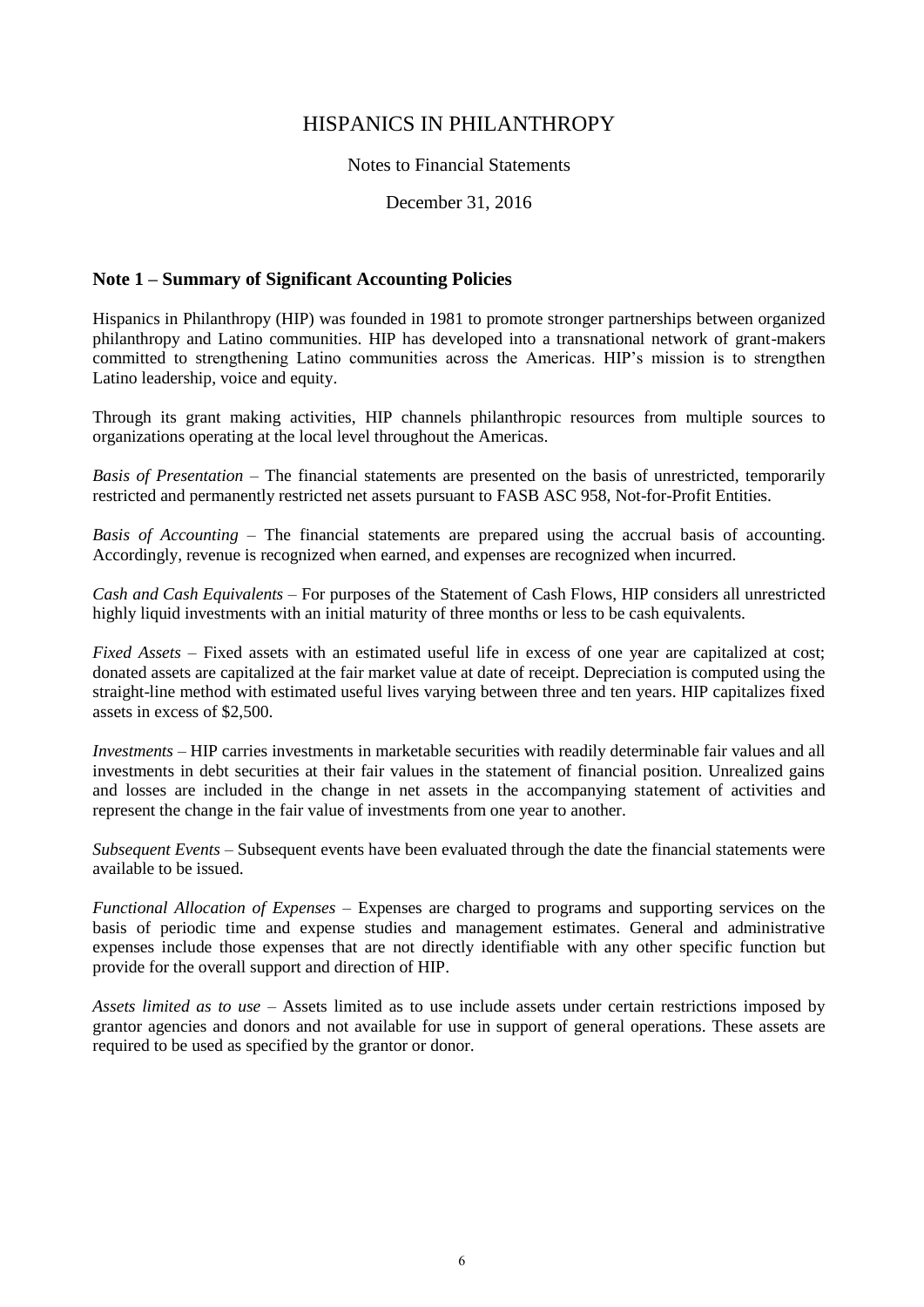#### Notes to Financial Statements

December 31, 2016

#### **Note 1 – Summary of Significant Accounting Policies (continued)**

*Contributions* – HIP reports contributions as restricted support if the support is received with donor stipulations that limit the use of the donated assets. When a donor restriction expires, that is, when a stipulated time restriction ends or purpose restriction is accomplished, temporarily restricted net assets are reclassified to unrestricted net assets and reported in the statement of activities as net assets released from restrictions. However, if a restriction is fulfilled in the same period in which the contribution is received, HIP reports the support as unrestricted. Donated assets are recorded at their estimated fair market values at the date of receipt.

*Estimates* – The preparation of financial statements in conformity with accounting principles generally accepted in the United States of America requires management to make estimates and assumptions that affect the reported amounts of assets and liabilities and disclosures of contingent assets and liabilities at the date of the financial statements and the reported amounts of revenues and expenses during the reporting period. Accordingly, actual results could differ from those estimates. Significant estimates include estimated useful lives and allowances for doubtful accounts.

*Net Assets* – HIP classifies its net assets into three categories: unrestricted, temporarily restricted and permanently restricted. All contributions and grants are considered to be unrestricted unless specifically restricted by the donor. Temporarily restricted net assets become unrestricted when the funds are used for their restricted purpose, at which time they are reported in the statement of activities as net assets released from restriction. HIP currently has no permanently restricted net assets.

*Board Designated Reserve -*The board of directors has designated \$2,055,000 from Unrestricted Net Assets, which can only be used for purposes the board has approved. As of December 31, 2016, the designation is considered to be from Investments, and is stated at fair market value.

*Contributed Services –* Contributed services are recognized in accordance with FASB ASC 958-605, *Revenue Recognition*, if the services (a) create or enhance non-financial assets, or (b) require specialized skills, are performed by people with those skills, and would otherwise be purchased by HIP.

#### **Note 2 – Furniture, equipment and IT**

Fixed assets at December 31, 2016 and 2015 consisted of the following:

|                                  | 2016      |  | 2015       |
|----------------------------------|-----------|--|------------|
| Furniture, equipment and IT      | 287.371   |  | 253.640    |
| Accumulated depreciation         | (166,310) |  | (103, 334) |
| Furniture, equipment and IT, net | 121.061   |  | 150,306    |

Depreciation expense was \$62,977 and \$52,598 for the years ended December 31, 2016 and 2015, respectively.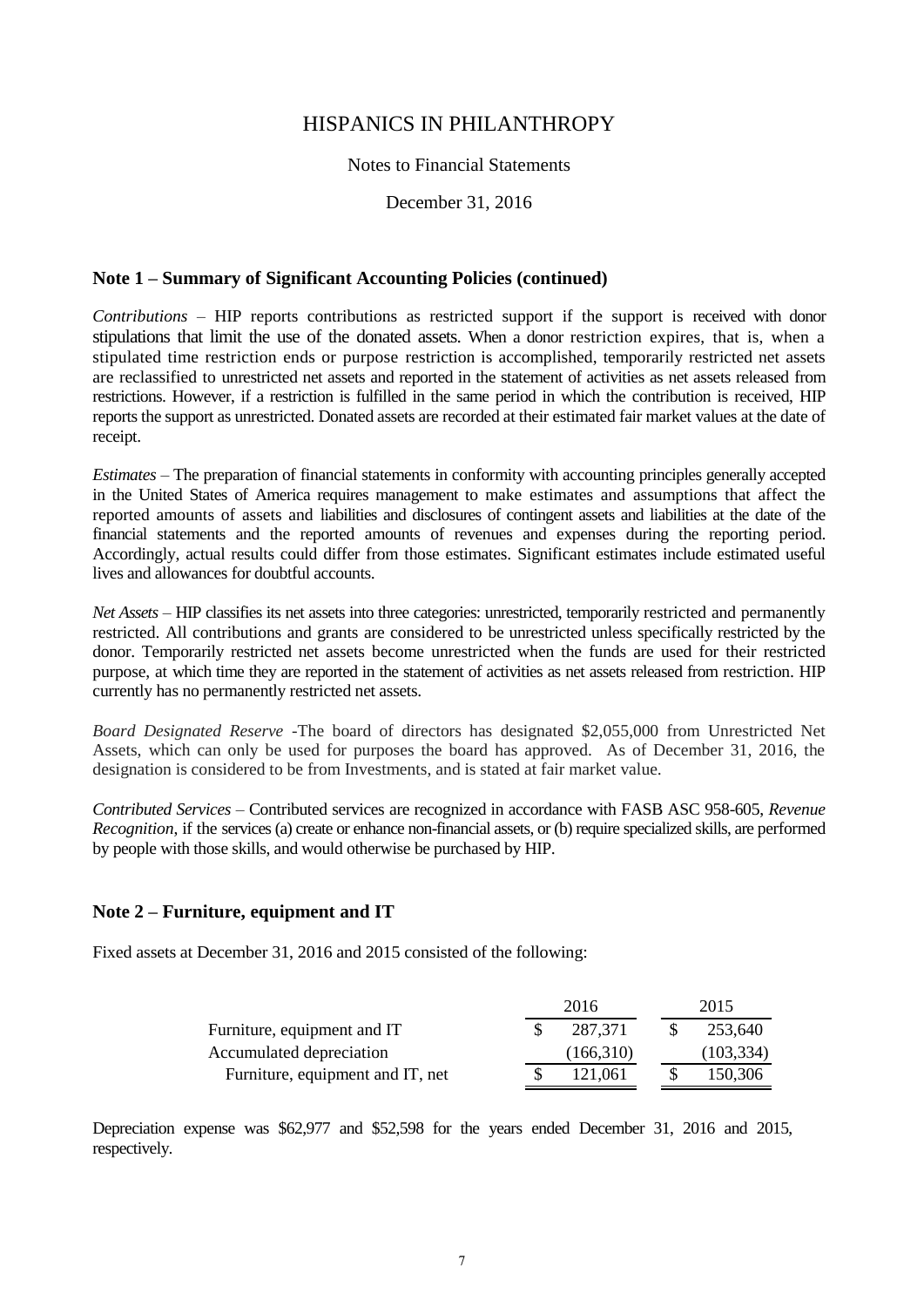#### Notes to Financial Statements

#### December 31, 2016

#### **Note 3 – Investments**

Portfolio of investments at December 31, 2016 and 2015 consists of the following:

|                             |              | 2016         | 2015         |              |
|-----------------------------|--------------|--------------|--------------|--------------|
|                             | Cost         | Fair Value   | Cost         | Fair Value   |
| Cash savings account        | 90,281<br>\$ | 90,281<br>\$ | 42,206<br>\$ | 42,206<br>\$ |
| Equities - US               | 1,354,344    | 1,211,102    | 1,354,253    | 1,049,807    |
| Equities - International    | 336,355      | 317,761      | 361,776      | 330,764      |
| Corporate bonds             | 1,967,662    | 1,972,029    | 2,226,712    | 2,234,718    |
| Government and agency bonds | 2,708,277    | 2,631,145    | 2,392,484    | 2,363,852    |
| International bonds         | 50,486       | 52,374       | 50,486       | 50,879       |
| Total                       | 6,507,405    | 6,274,692    | 6,427,917    | 6,072,226    |

The following schedule summarizes investment return and its classification in the statements of activities for the years ended December 31, 2016 and 2015:

|                                           |     | 2016     | 2015      |
|-------------------------------------------|-----|----------|-----------|
| Unrestricted                              |     |          |           |
| Interest and dividend income              |     | 212.889  | \$222,208 |
| Net realized loss on investments          | \$. | (39.154) | (11.841)  |
| Net unrealized gain/(loss) on investments |     | 124,844  | (290,382) |
| Total                                     |     | 298,579  | (80,015)  |

Investment management fees totaled \$27,978 for the year ended December 31, 2016.

#### **Note 4 – Fair Value of Financial Instruments**

ASC 820 defines fair value, establishes a framework for measuring fair value under generally accepted accounting principles and enhances disclosures about fair value measurements. Fair value is defined under ASC 820 as the exchange price that would be received for an asset or paid to transfer a liability (an exit price) in the principal or most advantageous market for the asset or liability in an orderly transaction between market participants on the measurement date. Valuation techniques used to measure fair value under ASC 820 must maximize the use of observable inputs and minimize the use of unobservable inputs. The standard describes a fair value hierarchy based on three levels of inputs that may be used to measure fair value, of which the first two are considered observable and the last unobservable as:

Level 1 – Quoted prices in active markets for identical assets or liabilities.

Level 2 – Inputs other than Level 1 that are observable, either directly or indirectly, such as quoted prices for similar assets or liabilities; quoted prices in markets that are not active; or other inputs that are observable or can be corroborated by observable market data for substantially the full term of the assets or liabilities.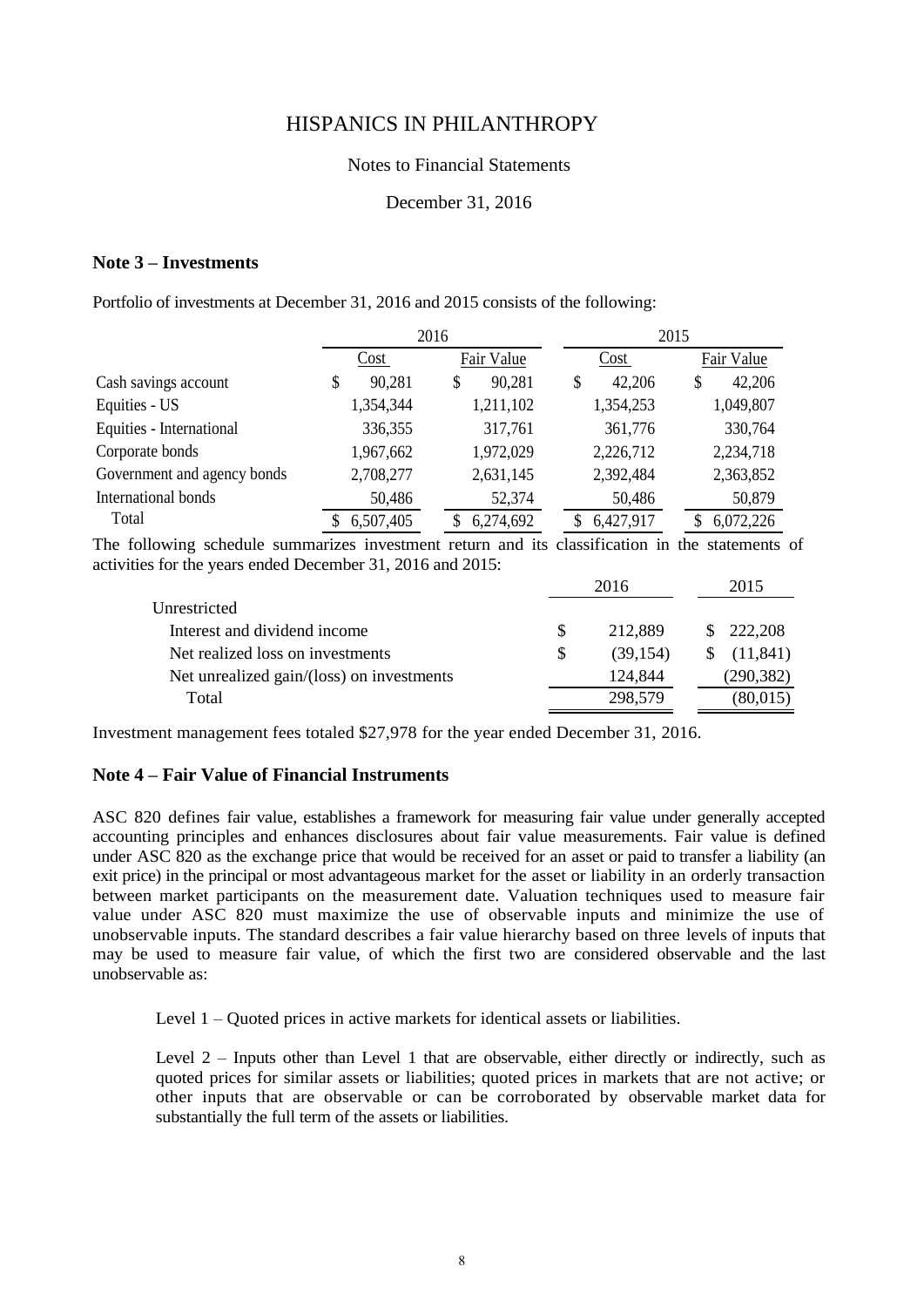#### Notes to Financial Statements

#### December 31, 2016

#### **Note 4 – Fair Value of Financial Instruments (continued)**

Level 3 – Unobservable inputs that are supported by little or no market activity and that are significant to the fair value of the assets or liabilities.

In accordance with ASC 820, the following table represents HIP's fair value hierarchy for its financial assets measured at fair value on a recurring basis at December 31, 2016 and 2015:

|                                |             | 2016    |         |             |
|--------------------------------|-------------|---------|---------|-------------|
|                                | Level 1     | Level 2 | Level 3 | Total       |
| Equities                       | 1,528,863   |         |         | 1,528,863   |
| Government and corporate bonds | 4,655,548   |         |         | 4,655,548   |
| Total                          | \$6,184,411 | \$      | S       | \$6,184,411 |
|                                |             | 2015    |         |             |
|                                | Level 1     | Level 2 | Level 3 | Total       |
| Government and corporate bonds | 1,380,571   |         |         | 1,380,571   |
| Total                          | 4,649,449   |         |         | 4,649,449   |
|                                | \$6,030,020 | \$      | \$      | \$6,030,020 |

#### **Note 5 – Temporarily Restricted Net Assets**

Temporarily restricted net assets at December 31, 2016 and 2015 were restricted for the following purposes:

|                        | 2016      | 2015      |
|------------------------|-----------|-----------|
| Special Projects       | 1.864.428 | 1.630.240 |
| Funder's Collaborative | 278.337   | 519.862   |
| Total                  | 2,142,765 | 2,150,102 |

#### **Note 6 – Net Assets Released From Restriction**

Net assets were released from restriction during the years ended December 31, 2016 and 2015 by incurring expenses that satisfied the restricted purpose as follows:

|                        | 2016      | 2015      |
|------------------------|-----------|-----------|
| Special Projects       | 2,833,291 | 2,442,719 |
| Funder's Collaborative | 1.053.370 | 1,153,531 |
| Total                  | 3.886.661 | 3.596.250 |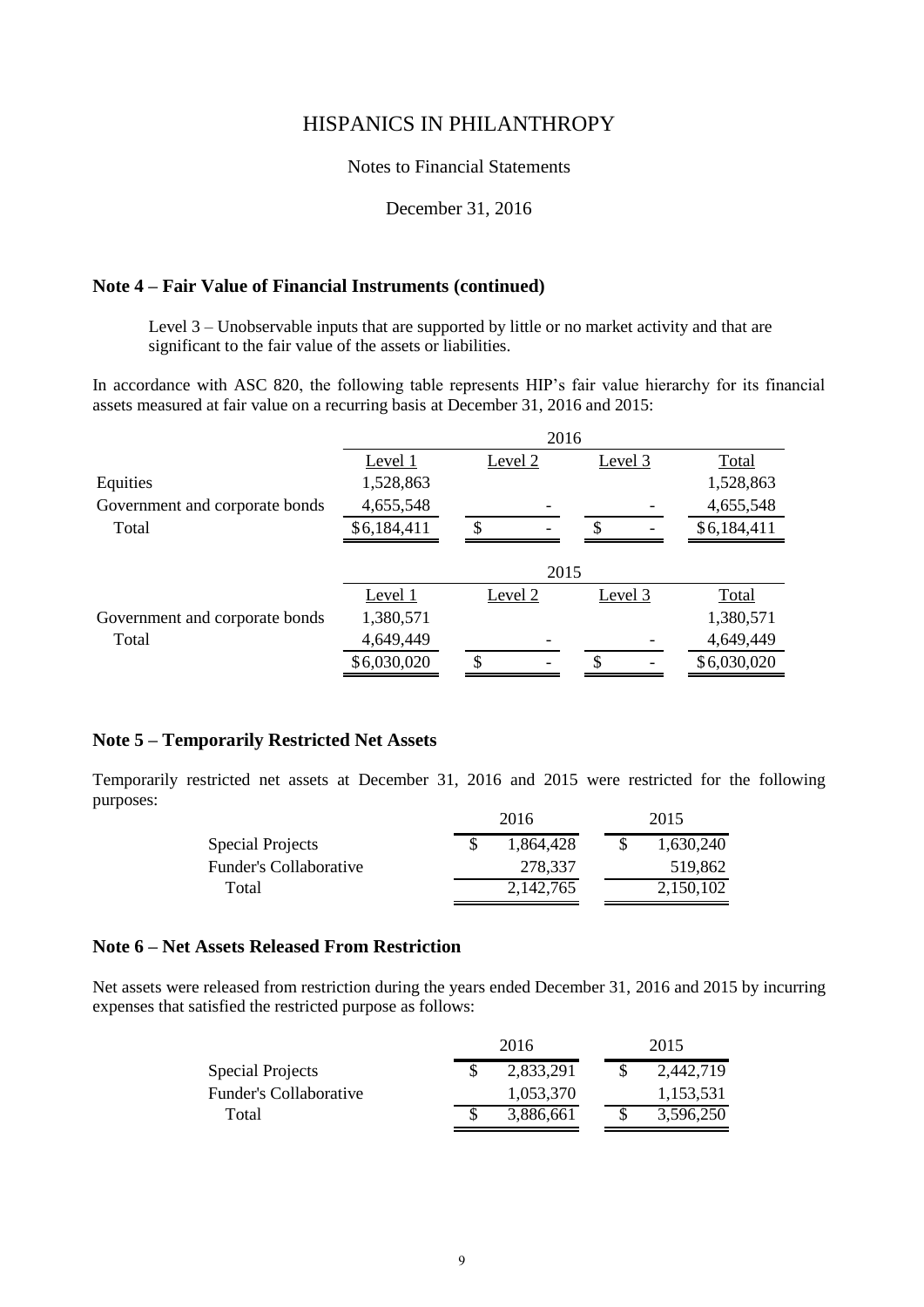#### Notes to Financial Statements

#### December 31, 2016

#### **Note 7 - Assets Limited as to Use**

Assets limited as to use include assets under certain restrictions imposed by grantor agencies and donors and not available for use in support of general operations. These assets are required to be used as specified by the grantor or donor. Assets limited as to use consisted of the following at December 31, 2016 and 2015.

|                          | 2016        | 2015        |
|--------------------------|-------------|-------------|
| Donor restricted funds:  |             |             |
| Investments              | \$1,464,265 | \$1,673,127 |
| Contributions receivable | 678,500     | 476.975     |
| Total                    | \$2,142,765 | \$2,150,102 |

#### **Note 8 – Commitments and Contingencies**

HIP leases office space in Oakland, Mexico and North Carolina under lease agreements expiring on various dates throughout 2017. Rent expense was \$75,711 for the year ended December 31, 2016. Future obligations under this lease agreement as of December 31, 2016 are \$64,644 in 2017.

HIP leases a copier under a non-cancelable operating lease arrangement. HIP's total future minimum lease payments under this non-cancelable operating lease as of December 31, 2016 are \$2,505 in 2017.

In the ordinary course of conducting its business, HIP may be subjected to loss contingencies arising from general business matters or lawsuits. Management believes that the outcome of such matters, if any, will not have a material impact on HIP's financial position or results of future operations.

#### **Note 9 – Post Retirement Benefits**

HIP has a 401(k) savings plan for all eligible employees with at least three months of service during the plan year and employed by HIP as of the last day of the plan year. At its discretion, HIP may make a contribution, to be determined annually. There were employer contributions during the years ended December 31, 2016 and 2015 of \$27,572 and \$30,927 respectively.

In December of 2011, HIP introduced a 457(b) plan for deferred compensation offered to certain employees. There were no employer contributions during fiscal year 2016 and 2015.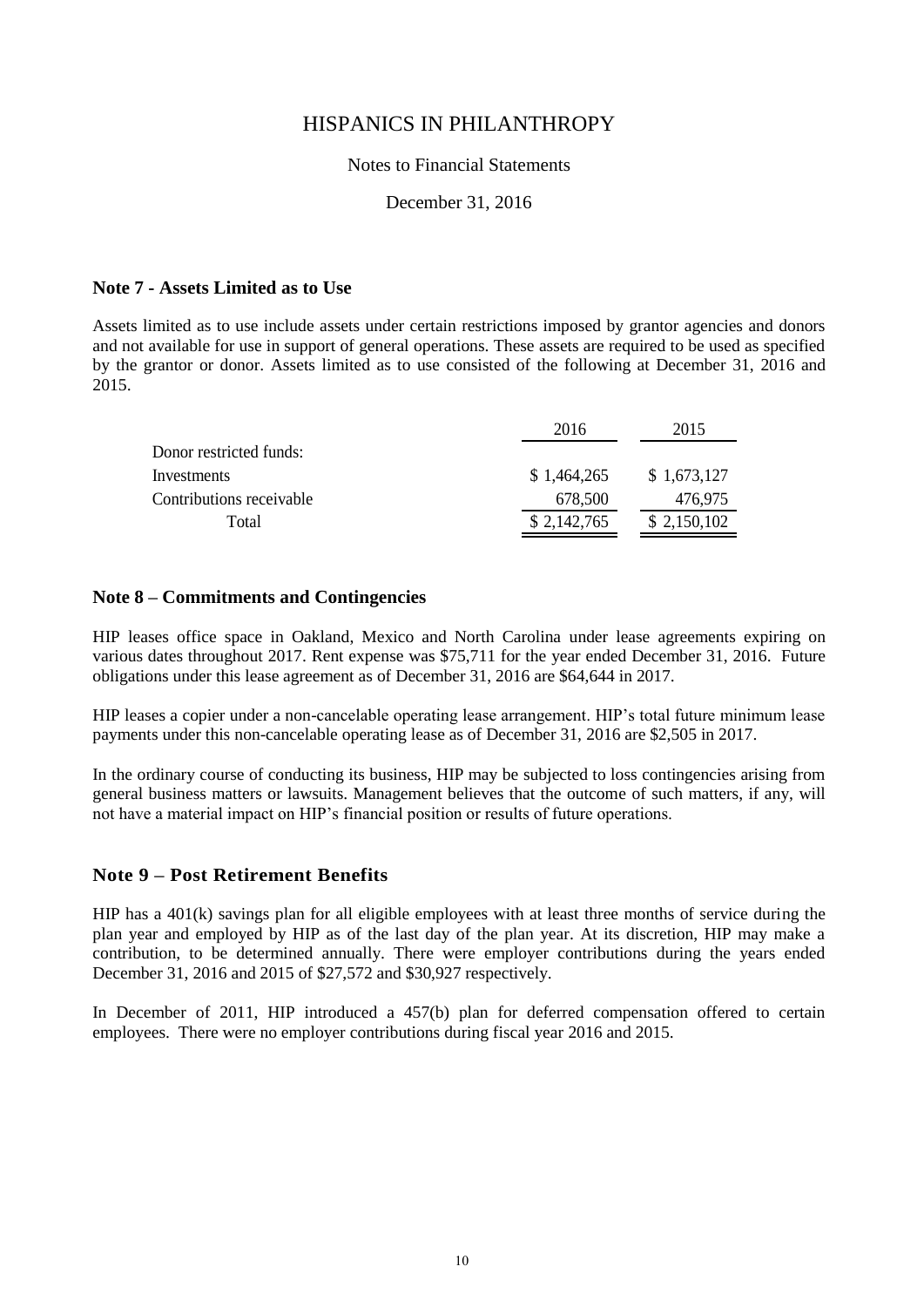#### Notes to Financial Statements

#### December 31, 2016

#### **Note 10 – Income Taxes**

HIP is a not-for-profit organization, exempt from federal income tax under Section 501 (c)(3) of the U.S. Internal Revenue Code (the Code), and contributions to it are tax deductible as described by the Code. HIP has been classified as an organization that is not a private foundation under Section 509(a)(1) and has been designated as a "publicly supported" organization under Section  $170(b)(1)(A)(vi)$  of the Code.

The preparation of financial statements in accordance with U.S. GAAP requires HIP to report information regarding its exposure to various tax positions taken by HIP. HIP has determined whether any tax positions have met the recognition threshold and have measured any exposure to those tax positions. Management believes that HIP has adequately addressed all relevant tax positions and that there are no unrecorded tax liabilities. Federal and state tax authorities generally have the right to examine and audit the previous three years of tax returns filed. Any interest or penalties assessed to HIP are recorded in operating expenses. No interest or penalties from federal or state tax authorities were recorded in the accompanying financial statements. The tax years of 2013 through 2015 remain open and subject to examination by the appropriate government agencies in the United States and California.